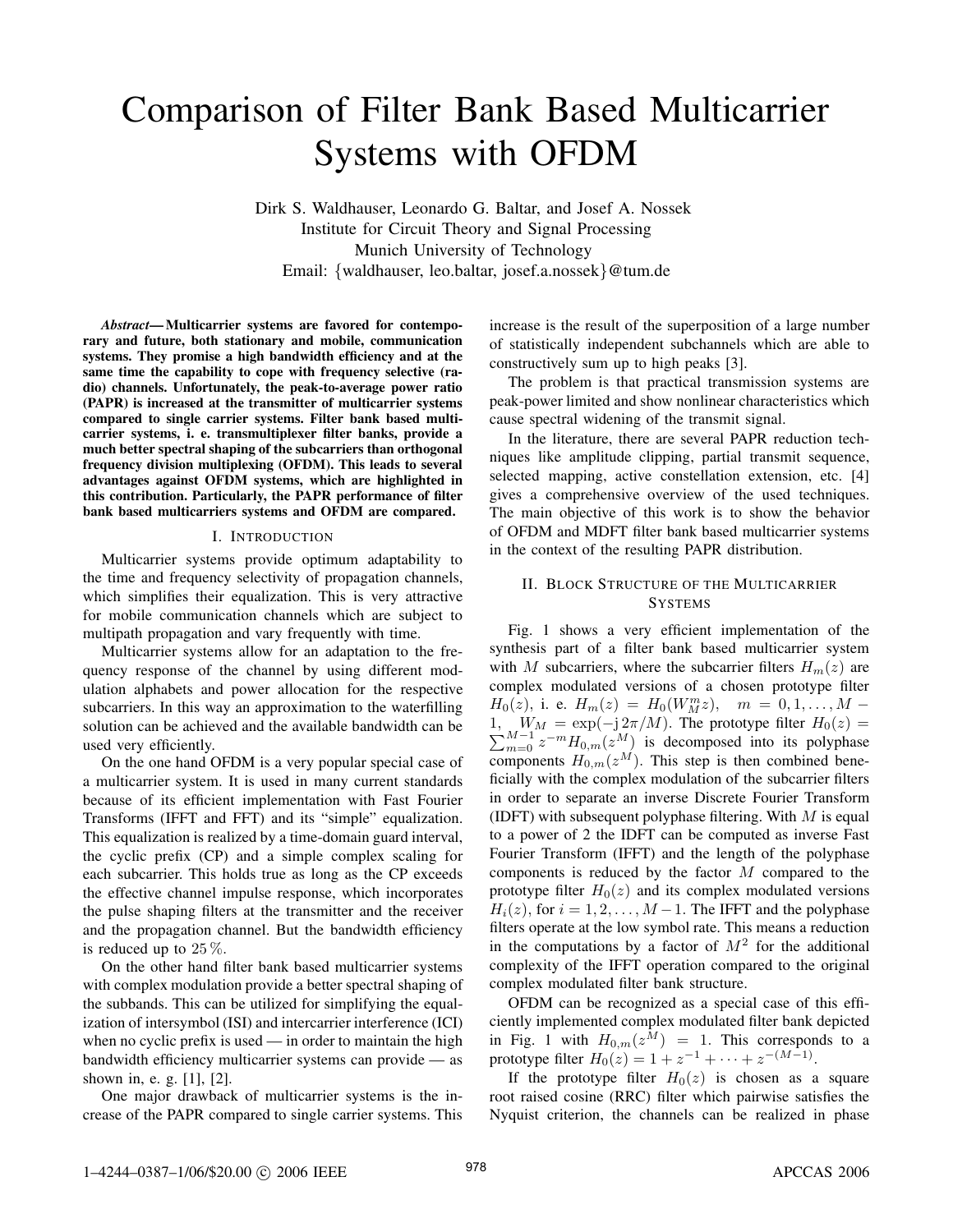

Fig. 1. Efficient Implementation of the Synthesis Part of a Complex Modulated Filter Bank

quadrature [5] in order to eliminate interchannel interference caused by the spectral overlap of the frequency responses of the subband filters, cf. Fig. 2. This structure is also called orthogonally multiplexed QAM system ([6]) or modified DFT transmultiplexer (MDFT TMUX) ([7]).

## III. COMPLEMENTARY CUMULATIVE DISTRIBUTION FUNCTION (CCDF) OF THE PAPR

### *A. OFDM Case*

Assuming that the vectors  $x[k]$  $[x_0[k], x_1[k], ..., x_{M-1}[k]]^T$  are transmitted, where  $x_m[k]$ are *M* complex modulated independent data symbols corresponding to the *k*-th block, the complex timedomain transmit signal is generated by serializing the  $s_k = [s_k[0], s_k[1], ..., s_k[M-1]]$ <sup>T</sup> blocks, where

$$
s_k[n] = \frac{1}{\sqrt{M}} \sum_{m=0}^{M-1} x_m[k] \exp\left(\frac{j2\pi mn}{M}\right),
$$
 (1)



Fig. 2. Efficient Offset-QAM Implementation

for  $0 \le n \le M - 1$  and  $-\infty \le k \le \infty$ . The PAPR for the *k*-th transmitted OFDM block is defined as

$$
\text{PAPR}_k = \frac{\max\limits_{0 \le n \le M-1} |s_k[n]|^2}{\text{E}\left[|s_k[n]|^2\right]} \approx \frac{\max\limits_{0 \le n \le M-1} |s_k[n]|^2}{\frac{M-1}{M-1} \sum\limits_{k=0}^{M-1} |s_k[n]|^2}, \quad (2)
$$

where the variance  $E[|s_k[n]|^2]$  has been replaced by its unbiased estimator. The absolute PAPR value can also be defined in practice, but then it would represent the upper bound that occurs with very low probability, which actually decreases exponentially with *M* [8].

As it is well known from the literature and as shown in the simulations results, a PAPR evaluated at the symbol rate is rather optimistic. A better approximation for the continuous signal PAPR can be obtained by using a pulse shaped oversampled output. For this purpose an RRC filter is used after the oversampling.

The PAPR after the upsampling by a factor of *L* and pulse shaping is defined as

$$
\text{PAPR}_k \approx \frac{\max\limits_{0 \le n \le LM-1} |s_k[n]|^2}{\frac{1}{LM-1} \sum\limits_{k=0}^{LM-1} |s_k[n]|^2}.\tag{3}
$$

When  $L = 1$ , the symbol rate output is used. It is shown in the literature that oversampling with  $L = 4$  gives sufficiently accurate results.

It can be noticed that the PAPR defined as above is a random variable. For this reason a statistical distribution must be taken into account, namely the CCDF is most frequently used in the literature. In [8] a theoretical approximation for the CCDF of the OFDM system has been derived. In this work, the CCDFs statistically obtained from numerical simulations are used instead of a theoretical approximation.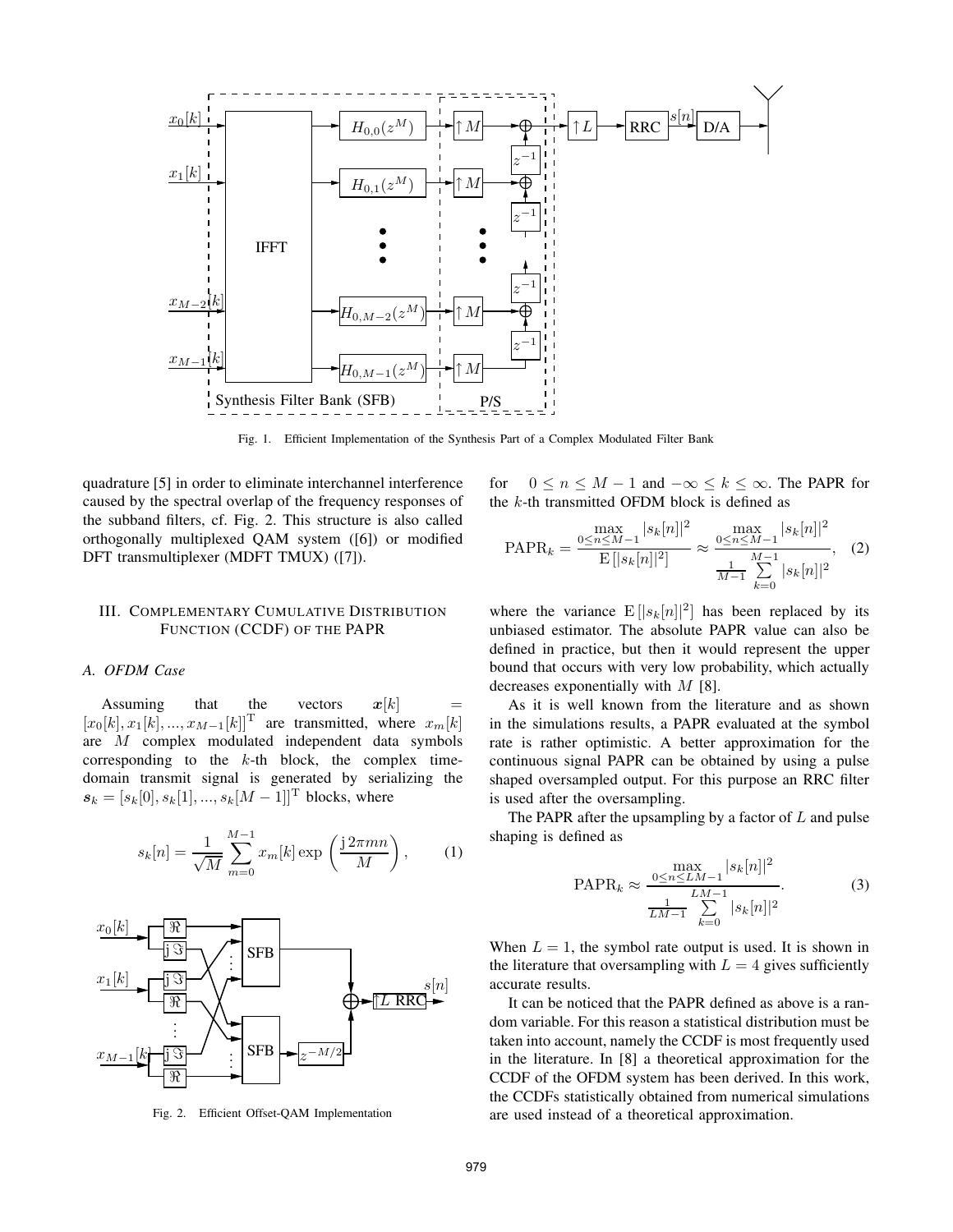#### *B. MDFT TMUX Case*

Although in the MDFT filter bank based multicarrier system the concept of independent transmitted blocks is not strictly valid, in this work, the same PAPR evaluation method has been applied.

When the  $s_k[n]$  samples from the transmitted signal are grouped into blocks of *ML* symbols, the same PAPR formula defined for the OFDM system in (3) can be applied.

### IV. SIMULATION RESULTS

In the following simulations QPSK has been used for the MDFT filter bank system and the OFDM system as modulation alphabet for each of the subcarriers. The CCDF of the PAPR, i. e. the probability that the PAPR of the transmit signal exceeds a given threshold value, is simulated for  $M = 64$  and  $M = 256$  subcarriers, with and without pulse shaping with upsampling factor  $L = 4$ . The practical relevance of the PAPR without pulse shaping  $(L = 1)$  is not rated very high by the authors, the curves are supposed to show the influence of the pulse shaping on the PAPR results.

In the case of  $M = 64^1$  and  $M = 256$  subcarriers  $M_0 =$ 12 and  $M_0 = 64$  subcarriers are zeroed out as frequency guard bands, respectively. This means that only 52 and 192 subcarriers are used for data transmission, respectively.

In Fig. 3, where  $M = 64$  subcarriers are used, the PAPR-CCDF of the transmit signal of the MDFT TMUX is nearly identical with that of the OFDM system. This is true without pulse shaping and critical sampling  $(L = 1)$  as well as with RRC pulse shaping with roll-off factor  $\rho_{\rm ps} = 0.23$  and oversampling  $(L = 4)$ .

If the number of subcarriers is increased from  $M = 64$  to  $M = 256$  the peak of the worst case is certainly increased, too. The PAPR of a QPSK OFDM signal with  $L = 1$  is always upper bounded by *M,* where *M* is the number of subchannels (cf. [3]). Therefore, the probability of the PAPR

<sup>1</sup>IEEE Standards 802.11 and 802.16

to exceed a certain value is growing with *M,* and the CCDF curve in Fig. 4 is shifted to the right hand side compared to Fig. 3. Again the results for OFDM and the MDFT TMUX are nearly the same in both for  $L = 1$  and pulse shaping with  $L = 4$ .

Fig. 5 depicts the results for the PAPR of a MDFT TMUX with RRC polyphase filters, where  $\rho_{\text{fb}}$  is taken from the set *{*0*.*25*,* <sup>0</sup>*.*5*,* <sup>0</sup>*.*75*}.*

The CCDF of the PAPR values is almost identical for these choices of  $\rho_{\text{fb}}$  at least for the same polyphase component length  $K = 10$ , which has been used in the simulations.

#### V. POWER SPECTRAL DENSITY

Current communication systems have to restrict the power spectral density of the transmit signal to accurately specified spectrum masks. The power spectral density of the transmit signal is investigated for OFDM with and without cyclic prefix and the MDFT TMUX. Both systems are setup with  $M = 64$  subcarriers and a frequency guard band of  $M_0 = 12$ subcarriers. The CP for OFDM transmission is chosen as 25 % of the number of subcarriers of an OFDM symbol and, therefore,  $N_{\rm cp} = 16$ .

The RRC pulse shaping filter which has to limit the bandwidth of the transmit signal and simultaneously avoid intersymbol interference has a roll-off factor  $\rho_{\rm ps} = 0.23$  and operates at an oversampling rate of  $L = 4$ .

Fig. 6 shows that the transmit signal of the MDFT TMUX after pulse shaping with an RRC ( $\rho_{\text{ps}} = 0.23$ ) is sharply limited in its bandwidth. The reason is the spectral shaping of the subchannels by RRC filters with roll-off  $\rho_{\text{fb}} = 0.5$ . For practical spectrum masks the subsequent pulse shaping filter is only required to eliminate the periodic repetitions, not to accomplish the attenuation in the transition region. The PSD of the OFDM transmit signal without CP in contrast lacks a strict limitation and requires, therefore, the attenuation of the pulse shaping filter in the transition region.

In order to compensate for the loss in data rate, OFDM with CP is assumed to work at the increased sampling rate



Fig. 3. OFDM and MDFT with  $M = 64$ ,  $M_0 = 12$ ,  $\rho_{ps} = 0.23$ 



Fig. 4. OFDM and MDFT with  $M = 256$ ,  $M_0 = 64$ ,  $\rho_{\text{ps}} = 0.3$